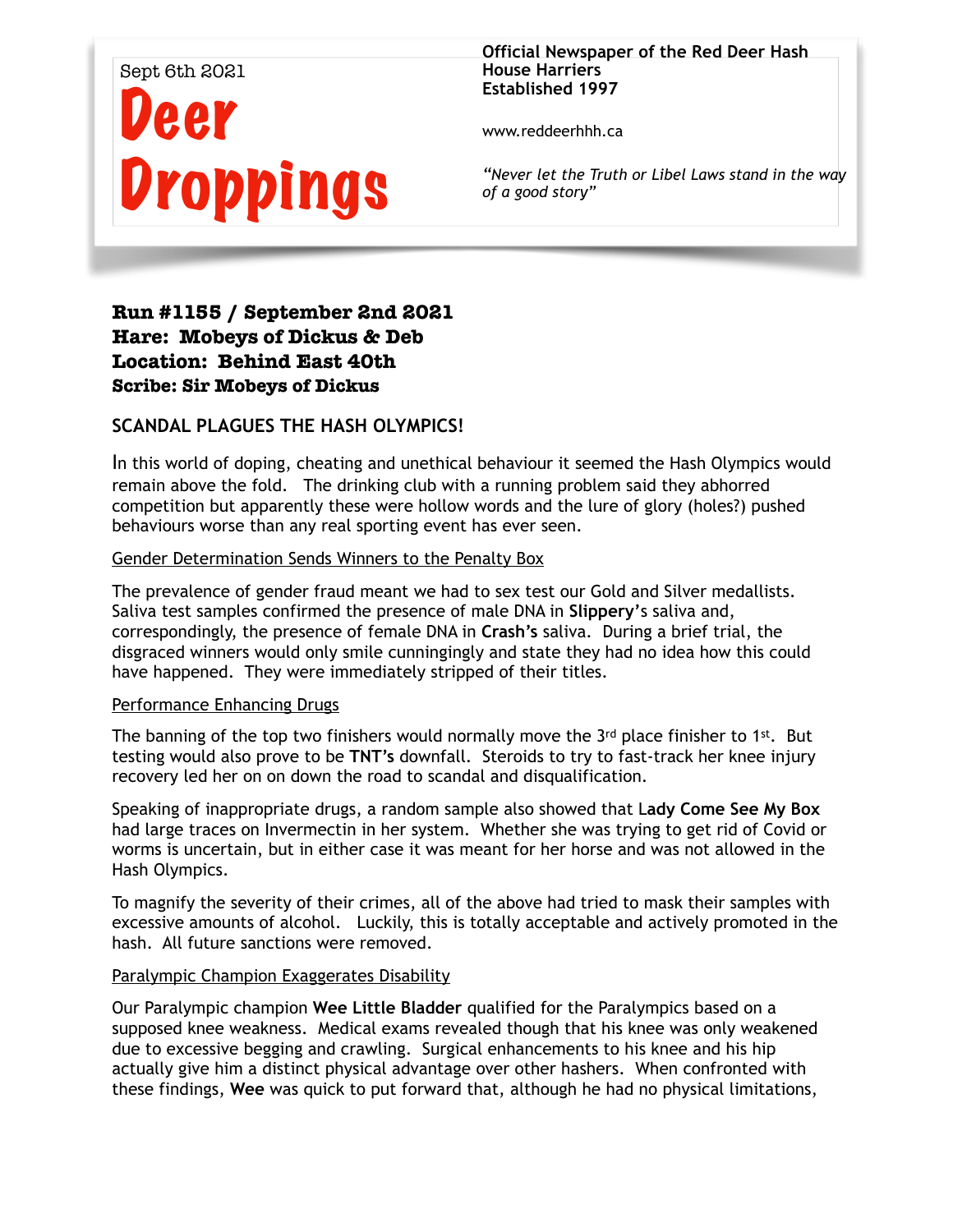he did qualify as a Paralympian as a result of mental deficiencies. However, we all know it is just a Welsh accent that makes him sound that way.

#### Beach Volleyball Cancelled Due to Uniform Controversy

The beach volleyball nets came down before the Hash Olympics even started. Although visitor **Brad** would have looked wonderful in the required beach volleyball uniform it was deemed to be sexist. Very sad we had to miss the short shorts……

#### Equipment Tampering

Corked pickleball racquet. Or is it a paddle? Regardless, it appeared that either **Don't Know Dick o**r her equipment was corked. Disqualified.

Illegal Lubricant. **Lady Ms Dazey** was caught red handed using an illegal lubricant that was probably meant to help her speed through the events. Instead it only helped her speed from a standing to a lying down position. Caught in the act and disqualified.

Soft balls. **Broken Boner** was the only hasher successful at the football kick. But an investigation found that his balls were severely underinflated, which must make them easier

to kick. "Do your balls hang low .......  $\bigtriangledown$   $\bigtriangledown$   $\bigtriangleup$   $\bigtriangledown$  ......."

Trick frisbee. Some cheating hasher tampered with **Pucker's** frisbee just prior to the event, causing it to fly backwards instead of forwards. She didn't have a chance. We were just lucky she did not hit and scar **TNT**.

#### HOC Organizers Bribed

On top of all these athlete scandals, it was also discovered that the organizers were bribed, wreaking huge financial gain from hosting the Hash Olympics. At last count, **Deb** and **Sir Mobey's** pocketed almost \$2 from the empties left at the hash hold. If they are not punished, they will probably try to host again in 4 years. Or 3 years. Or whenever the next pandemic ends.

*On On* 

## **Run Details for Thursday September 9th @ 7 pm**

**Run #1156 Hare: TBA Start: Prelube** 

## **CAMPU**

*Finally it's here! It's what you've all been waiting for! It's CAMP U! It will be great after this strange year! It's September 10 - 12 at Hardendale Hall as*